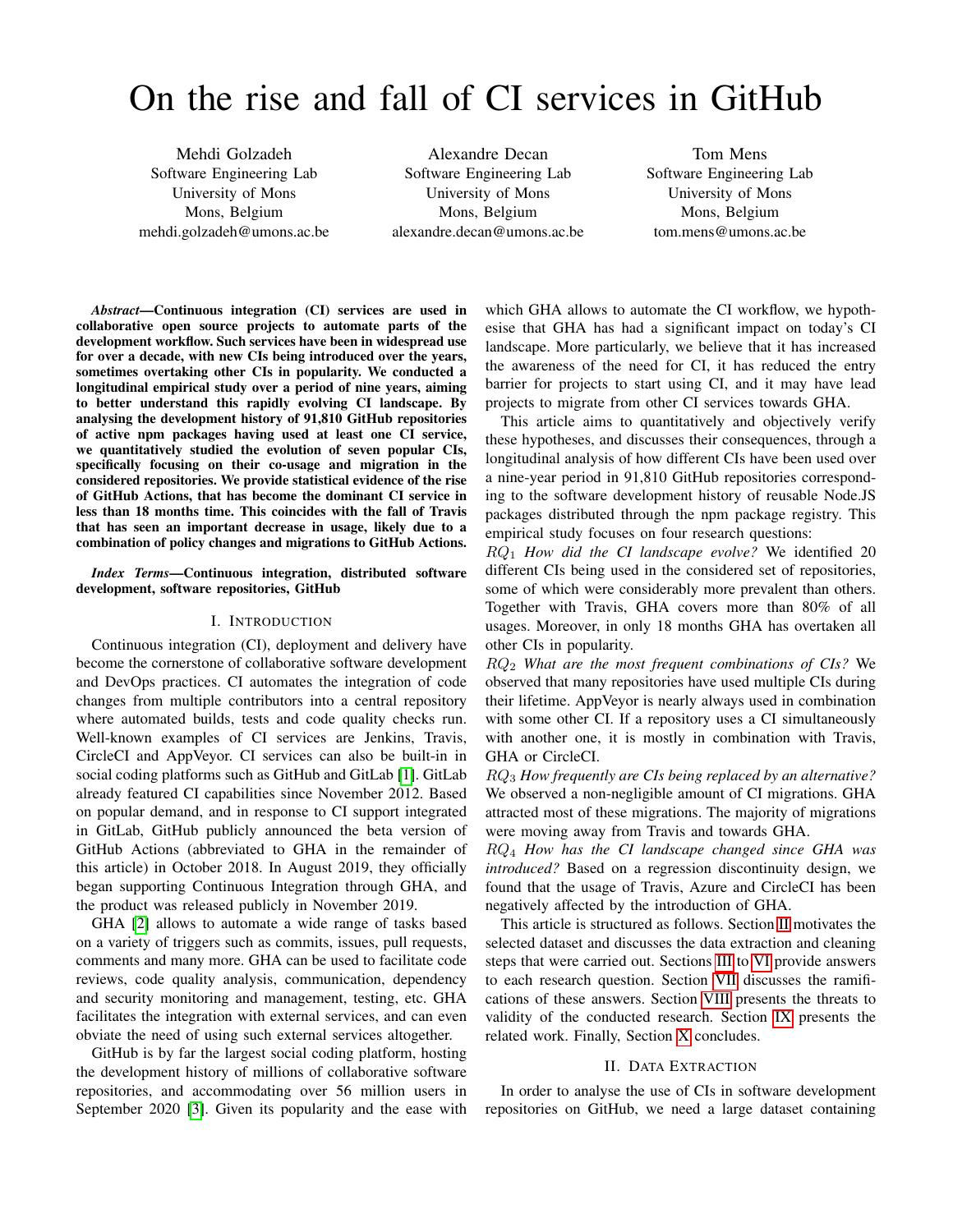|            |                                    |                   |        | repositories |          |         | usages   |
|------------|------------------------------------|-------------------|--------|--------------|----------|---------|----------|
| CI         | URL                                | first observed on | #      | $\%$         | cum. $%$ | $\%$    | cum. $%$ |
| Travis     | http://travis-ci.org               | Jun 10, 2011      | 53.401 | 58.2%        | 58.2%    | 44.9%   | 44.9%    |
| <b>GHA</b> | http://github.com/features/actions | Jan 23, 2019      | 46,416 | 50.6%        | 90.9%    | 39.0%   | 83.9%    |
| CircleCI   | http://circleci.com                | Jan 15, 2014      | 11,431 | 12.4%        | 98.1%    | $9.6\%$ | 93.5%    |
| AppVeyor   | http://www.appveyor.com            | Apr 04, 2014      | 3,553  | $3.9\%$      | 98.3%    | $3.0\%$ | 96.5%    |
| Azure      | http://azure.microsoft.com         | Sep 11, 2018      | 1.045  | 1.1%         | 98.7%    | $0.9\%$ | 97.3%    |
| GitLab CI  | http://docs.gitlab.com/ee/ci       | Sep 02, 2015      | 1,018  | 1.1%         | 99.1%    | $0.9\%$ | 98.2%    |
| Jenkins    | http://www.jenkins.io              | Mar 30, 2016      | 1.008  | 1.1%         | 99.6%    | $0.8\%$ | 99.0%    |
| Others     | N/A                                | Oct 23, 2013      | 1,138  | 1.2%         | 100.0%   | 1.0%    | 100.0%   |

<span id="page-1-0"></span>TABLE I: Most popular CI services, number and (cumulative) proportion of repositories using them, and (cumulative) proportion of usages, in decreasing order.

thousands of GitHub repositories for a wide range of software programming projects serving different purposes and exhibiting variations in longevity and size. The dataset should exclude repositories that have been created merely for experimental or personal reasons, or that only show sporadic traces of commit activity [\[4\]](#page-10-3). Registries of reusable software packages (e.g., npm for JavaScript or Maven for Java) are good candidates to find such large datasets, as they typically host thousands of software packages at different levels of maturity and popularity. However, not all packages belonging to such registries have an associated git repository on GitHub.

According to the libraries.io open-source monitoring service, npm is by far the largest of all listed package registries [\[5\]](#page-10-4). We used the public API of npm to list all 1.6M+ scoped packages. We downloaded the metadata of each package on 23 May 2021 and found that 803K packages mention an associated git repository hosted on GitHub. We cloned 676K of these repositories, the remaining ones corresponding to repositories that were no longer available. Since one of our goals is to study how the CI landscape has evolved these recent years, we excluded repositories that were not *active* during the last year of the observation period (i.e., they had no commit between 24 May 2020 and 23 May 2021). We also excluded 11,557 forks, since part of their history duplicates the one of the forked repository. This left us with 201,403 repositories.

CI usage in a repository is typically visible through the presence of some specific CI-related configuration files. For example, the presence of a .travis.y(a)ml file indicates that Travis CI has been configured for this repository while a .y(a)ml file in the .github/workflow/ folder triggers GHA. Based on an exploration of scientific publications, blog posts and developer websites, we established an initial list of 28 candidate CI tools and services to consider. We carefully went through their documentation to determine the file paths that must be considered to detect the presence of each CI. We excluded CIs that are mostly configured through a dedicated UI and not a configuration file, or CIs whose configuration file cannot be detected (e.g., because the file path and file name can be freely chosen by the users). The threats related to this approach are discussed in Section [VIII.](#page-8-0) After such exclusion 20 CIs remained: Travis, GHA, CircleCI, AppVeyor, Azure, Jenkins, GitLab CI, Drone CI, Hound CI, Bitbucket CI, Wercker, Golang CI, CodeBuild, Buildkite, Semaphore, Cirrus, CloudBees, Amplify, Buddy and Bitrise.

We then checked every commit of all 201,403 cloned repositories for the presence of CI-related configuration files. We found 179,535 distinct CI-related file paths in 95,035 repositories. We relied on these file paths as a proxy to detect if and when a CI was used by a repository.

Working with git histories can be quite challenging [\[6\]](#page-10-5) and leads to a range of data quality issues that need to be dealt with. A first issue is that git is revisionist, allowing one to rewrite the history of a repository. Unfortunately, there is no way to detect such rewritings, except when it leads to inconsistencies (e.g., commits referring to files that were not yet created or that were already removed, commits with invalid dates, etc.). We identified and removed 60 repositories for which we found such inconsistencies for CI-related files. We contacted the maintainers of two of such repositories, who confirmed the inconsistencies, explaining that it was the consequence of an earlier migration to git and a merge of different repositories into a single one.

Another issue stems from the presence of implicit branches and the fact that the history of a git repository is represented by a directed acyclic graph, as opposed to a tree-like structure in svn. As a result, chronological sequences of commits may originate from distinct branches, and may contain *a priori* contradictory changes (e.g., a file that is added and removed multiple times over relatively short periods of time). Since we determine the use of a CI based on the presence of specific file paths, we are particularly exposed to this issue. We found several cases of chronological sequences of CI-related files being added and removed multiple times in a row. Since such file removals did not correspond to a deliberate intent to remove the corresponding CI service, we ignored all removals of CI-related files for which the same file was found to be reintroduced within 30 days. We empirically found that this value allows to capture 98.1% of the cases we found, while preserving actual cases of re-introductions of a CI.

After this data cleaning step, we used the presence of CIrelated files to determine when a CI was added and (possibly) removed from a project. One should note that a same CI can be added and removed more than once during a project's lifetime. By manually inspecting CI usages in repositories, we noticed several cases of repositories experimenting with the integration of a CI for a few days only. We excluded such cases by removing 6,910 usages (found in 6,586 repositories) whose duration did not exceed 30 days. We also found and excluded 3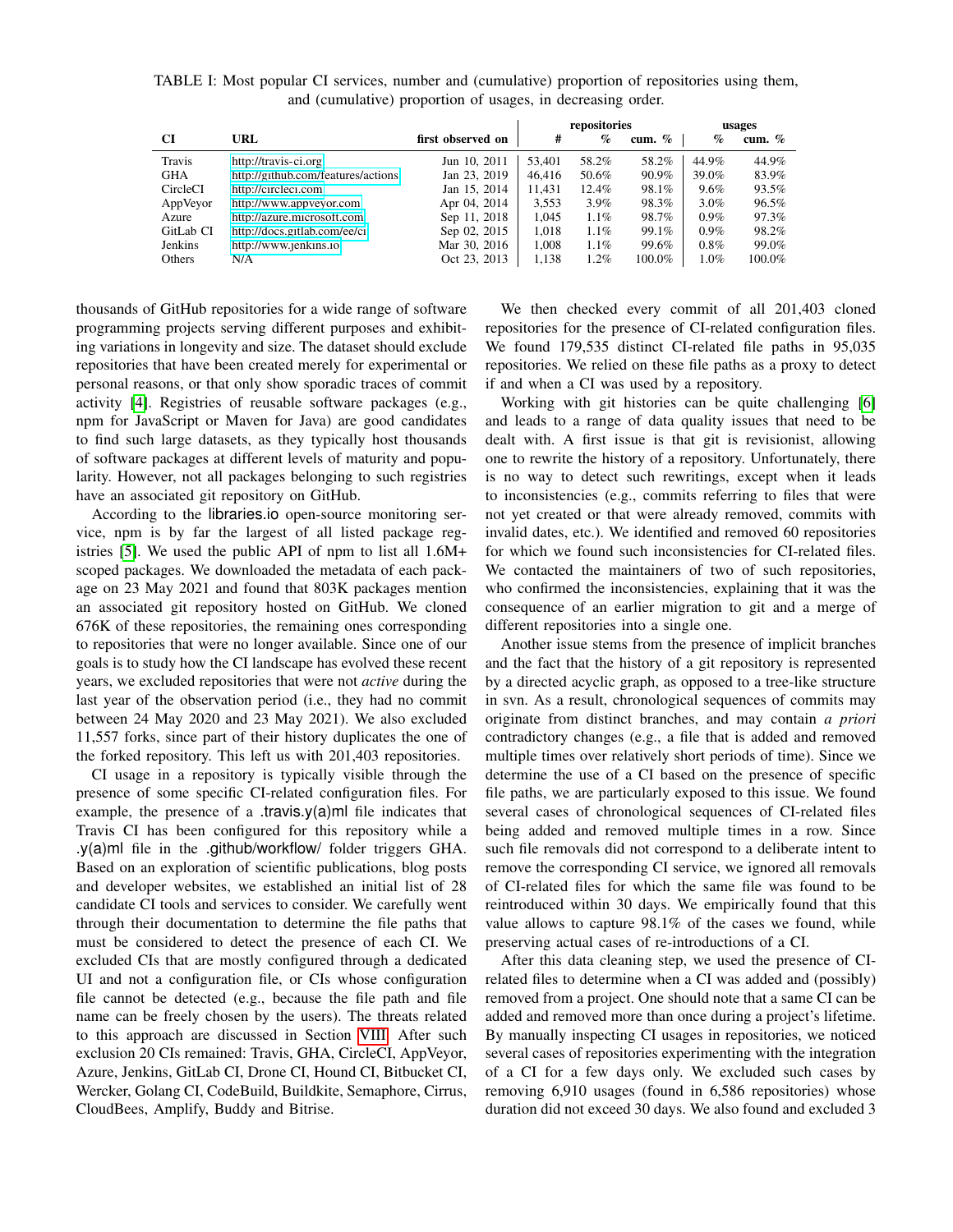<span id="page-2-1"></span>

Fig. 1: Evolution of the number of repositories (green line) and number of repositories using a CI (blue line).

cases of repositories making use of a high number of different CIs at the same time. We manually inspected these repositories and found that their purpose was to showcase integration of an app with various CIs. An example of such a repository is cypress-io/cypress-example-kitchensink.

The final dataset contains 119,033 CI usages spread across 91,810 repositories. The higher number of usages than repositories signals that there are many repositories that use multiple CIs. Table [I](#page-1-0) provides an overview of the CIs found in repositories, along with the number of usages and the number of repositories in which they were found at least once through time. Travis and GHA are by far the most popular CIs, being used each by more than half of the repositories with a CI and together covering more than 90% of all repositories with a CI. This may be expected for Travis, since it has existed since 2011 and thus repositories have had more time to use this service. It is surprising to find GHA as the secondmost popular CI, given that its first usage is observed in 2019 only, making it the most recent of the considered CIs. The five next popular CIs, following at quite a distance, are CircleCI, AppVeyor, Azure, GitLab CI and Jenkins. The remainder of this article exclusively focuses on these seven CIs since, together, they represent 99% of all CI usages, and cover 99.6% (91,426) of all repositories having used a CI.

The data and code to replicate the analysis in this article are available on [https://doi.org/10.5281/zenodo.5815352.](https://doi.org/10.5281/zenodo.5815352)

## <span id="page-2-0"></span>III.  $RQ_1$ : How did the CI LANDSCAPE EVOLVE?

 $RQ_1$  is exploratory in nature, aiming to obtain a better understanding of which CIs are found in the repositories of our dataset, how prevalent these CIs are, and how this has been changing over time. This will provide the necessary context to interpret the results of the subsequent research questions.

Obviously, not all repositories make use of a CI. Fig. [1](#page-2-1) shows the evolution of the number of repositories in our dataset that use a CI compared against the total number of repositories we considered at that time. We observe that the number of repositories using a CI has a tendency to increase over time. Proportionally to the number of considered repositories, it went from 56.7% in January 2015 to 63% in January 2020. At the end of the observation period (i.e., in May 2021), the proportion of repositories with a CI is 53.6%. This lower proportion is likely to be a consequence of the fact

<span id="page-2-2"></span>

Fig. 2: Number of repositories using a specific CI.

that recent repositories did not have enough time yet to adopt a CI. According to Hilton et al. [\[7\]](#page-10-6), the median time to adopt a CI is one year.

More than half of all repositories in the dataset are using a CI, suggesting that CI usage is prevalent and has become an inseparable aspect of software development for many projects.

These observations are in line with the ones of Hilton et al. [\[7\]](#page-10-6), and confirm that CIs are widely used in practice nowadays. However, that does not mean that all CIs are equally used. Fig. [2](#page-2-2) breaks down the blue curve of Fig. [1](#page-2-1) for the seven most popular CIs, showing the evolution of the number of repositories using each CI. Since the number of repositories using Travis and GHA has a different order of magnitude than for the other CIs, we used a different y-axis scale starting from 10,000 repositories (illustrated by the horizontal dashed line).

We observe that the oldest CI (Travis) has dominated the landscape since its introduction in 2011. This is not surprising since Travis was the only available CI for the first two years of the observation period (at least in our dataset). This explains why Travis accounts for the highest number and proportion of repositories in Table [I.](#page-1-0) Other popular CIs have entered the CI landscape only more recently: CircleCI and AppVeyor emerged in 2014, GitLab CI in 2015, and Jenkins in 2018. Since their introduction in the first half of 2014, CircleCI and AppVeyor were successful in attracting developers and obtained a good share of repositories using these CIs. Even GitLab CI, originally introduced as an integrated CI service for GitLab, started to attract a small share of GitHub repositories since September 2015. Although Jenkins was one of the earlier CI tools for Java applications, it only shows up in our data as of April 2016, and it has a small share of repositories using it. This can be explained by two phenomena. First of all, our dataset focuses on npm packages, hence they are less likely to contain Java development. Secondly, the *pipelines-*as-code feature<sup>[1](#page-2-3)</sup> only became available in Jenkins in April 2016, implying that we were only able to track repositories using this feature as of that date. Finally, we found evidence of a rapid growth of repositories using Azure following its introduction in 2018, but after a short period of time the

<span id="page-2-3"></span><sup>1</sup>[https://developers.redhat.com/blog/2016/08/24/](https://developers.redhat.com/blog/2016/08/24/whats-new-in-jenkins-2-0-2) [whats-new-in-jenkins-2-0-2](https://developers.redhat.com/blog/2016/08/24/whats-new-in-jenkins-2-0-2)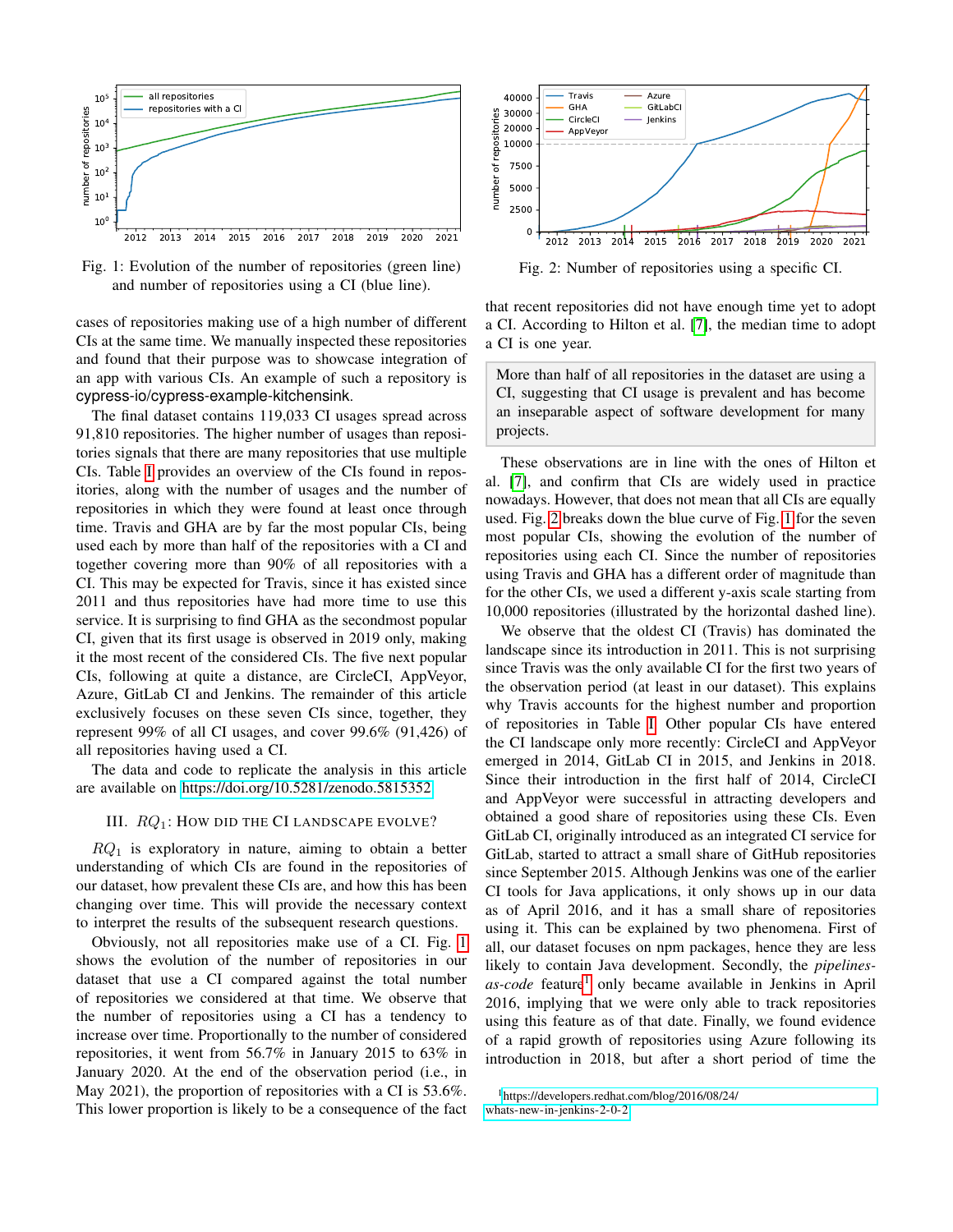<span id="page-3-0"></span>

Fig. 3: Monthly number of repositories adopting and discontinuing a CI.

number of repositories using Azure stagnated.

Probably the most surprising phenomenon that can be observed in Fig. [2](#page-2-2) is the very rapid growth of GHA usage. Despite the fact that GHA was only introduced in 2019, it has become the second most popular CI in our dataset just 18 months after its introduction, even overtaking the dominant position of Travis! At the end of the observation period, GHA covers 51.7% of the repositories with a CI, followed by Travis (42.5%), CircleCI (10.2%) and AppVeyor (2.2%). The remaining CIs together (Azure, GitLab CI and Jenkins) do not exceed 2.3%. This suggests that GHA has changed the CI landscape dramatically, fuelling the need to carry out a deeper empirical analysis in the remainder of this article.

Together, at the end of the observation period, Travis and GHA dominate the CI landscape, as they are used by 90.1% of all repositories with a CI. It took only 18 months for GHA to overtake Travis in popularity.

From Fig. [2,](#page-2-2) we observed for most CIs either a slight recent decrease in the number of repositories using it (Travis and AppVeyor) or a reduced growth in this number (CircleCI, Azure and GitLab CI). These observations can be the consequence of less repositories adopting the CIs, of more repositories discontinuing them, or a combination of both. Fig. [3](#page-3-0) shows the monthly churn in CI usage for the last three years of the observation period, computed as the monthly number of repositories that adopted and discontinued each CI.

We observe that the recent decrease in the number of repositories using Travis is due to a combination of less repositories adopting Travis (from July 2020 onwards) and of many repositories that discontinued using them. This is especially visible from late 2020 onwards, where the monthly number of repositories that discontinued using Travis went from 508 in October to 1,520 in November 2020.

We also observe that the reduced growth of CircleCI, Ap-

pVeyor and Azure is mostly a consequence of less repositories adopting these CIs. For instance, the number of monthly adoptions of CircleCI went from an annual average of 308 in 2019 to 253 in 2020, and only 173 in 2021. Similarly, the number of adoptions of Azure dropped from 90 in May 2019 to only 17 in February 2020, reaching the number of discontinuations. In AppVeyor, there are even more discontinuations than adoptions since July 2019.

Interestingly, most of the churn we observed for these CIs started a few months after the introduction of GHA. GHA is the only considered CI that exhibits a steadily increasing adoption rate, and nearly no discontinuations (only 374 compared to 46,416 adoptions during the observation period). We will therefore analyse and discuss the impact of GHA on the CI landscape in detail in  $RQ_4$ .

The adoption rate of Travis, CircleCI, AppVeyor and Azure decreased. The discontinuation rate increased for Travis, Azure and GitLab CI. GHA has a steadily increasing adoption rate and very little discontinuations.

# IV. RQ2: WHAT ARE THE MOST FREQUENT COMBINATIONS OF CIS?

Table [I](#page-1-0) revealed that there are more CI usages than repositories. This implies that some repositories use more than one CI (either simultaneously or at different points in time). Table [II](#page-3-1) shows the number of repositories in function of the number of distinct CIs they have used during their observed lifetime. While three out of four repositories have only used a single CI throughout their lifetime, there is still a large proportion that have used 2 different CIs (21.7%) or even more than two (3.3%). This confirms that it is not unusual for a repository to use multiple CIs throughout its lifetime.

One out of four repositories having used a CI has used at least two different CIs during its observed lifetime.

Fig. [4](#page-4-0) shows the proportion of repositories having used a given pair of CIs A and B. Since we found that most repositories having used multiple CIs involved Travis (86.2%), GHA (83.7%) and CircleCI (22.3%), and to avoid the analysis to be biased by these most frequently used CIs, we computed the proportions relative to the number of repositories having used a given CI (this is, the proportion of repositories having used CIs A and B relative to all repositories having used A). For example, 30.5% of the repositories with Travis have used GHA, 5.5% have used AppVeyor and 4.8% CircleCI. Note that the sum may exceed 100% (e.g., for AppVeyor) since repositories may have used more than two CIs.

<span id="page-3-1"></span>TABLE II: Number and proportion of repositories having used different CIs during their lifetime.

| # $CIs \rightarrow \begin{array}{cc} 1 \end{array}$                               |       |                  |                  |             |
|-----------------------------------------------------------------------------------|-------|------------------|------------------|-------------|
| # repos. $\begin{array}{cccc} 68,549 & 19,799 \end{array}$<br>% repos.   $75.0\%$ | 21.7% | 2.647<br>$2.9\%$ | - 371<br>$0.4\%$ | 60<br>0.07% |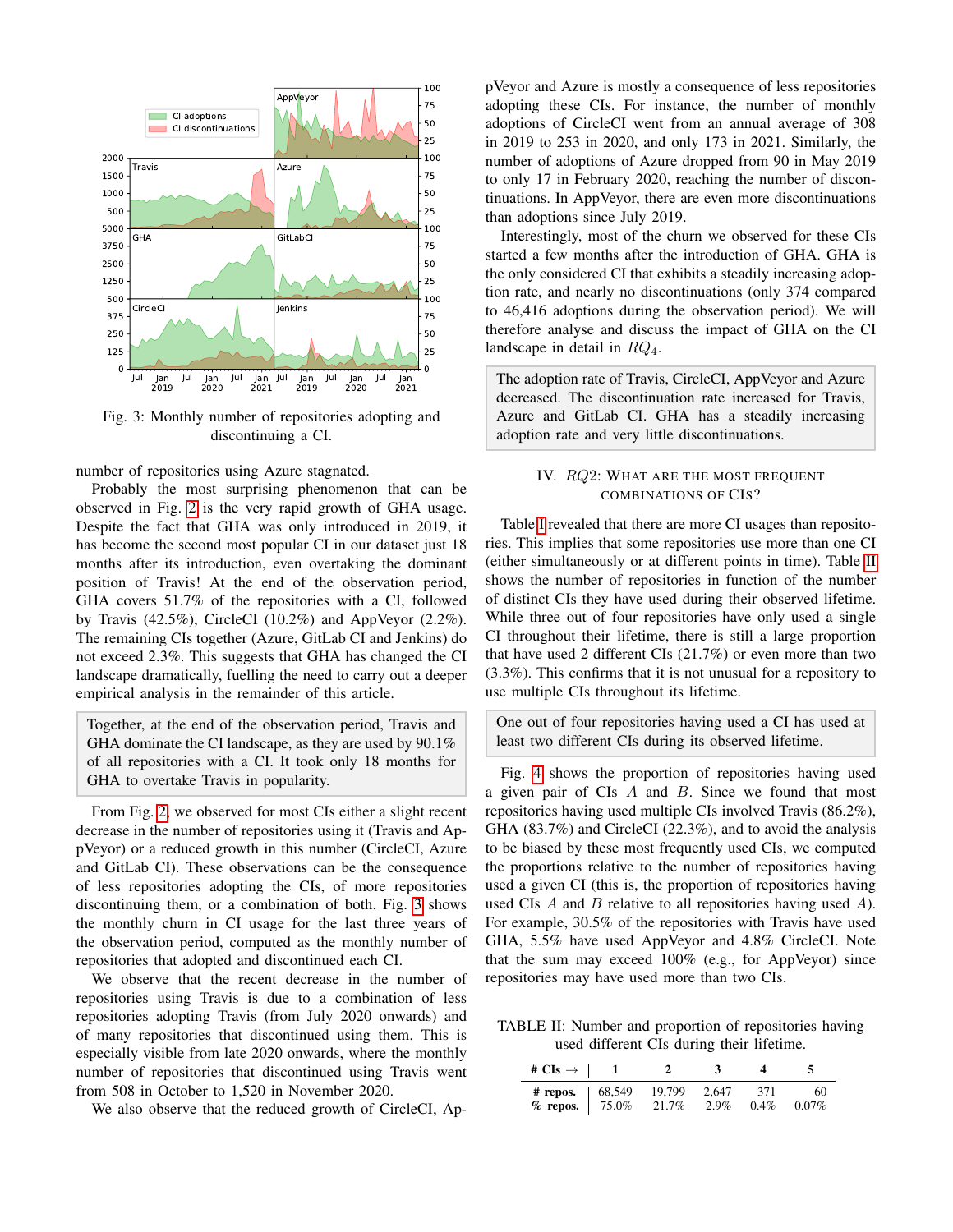<span id="page-4-0"></span>

Fig. 4: Proportion of repositories having used CIs A and B relative to all repositories having used A.

We also report in the first column of Fig. [4](#page-4-0) the proportion of repositories in which a CI has been exclusively used. We observe that a majority of the repositories have exclusively used Travis (63.1%), GHA (58.7%) or CircleCI (55.4%). The opposite can be observed for AppVeyor, Azure, GitLab CI and Jenkins. Out of the 1,045 repositories having used Azure, more than half of them (50.6%) also have used GHA. This is even more pronounced for AppVeyor: only 4.6% of the 3,553 repositories have used it exclusively, while 82.4% of the repositories have also used Travis, 47.0% have also used GHA, and 23.2% have also used CircleCI.

The majority of repositories having used multiple CIs involve Travis, GHA and CircleCI. Those same CIs are also the ones that are most frequently used *exclusively* in the considered repositories. AppVeyor is very rarely present exclusively in a repository.

So far, we considered pairs of CIs, disregarding whether the CIs were used *simultaneously*. Let us therefore consider the *co-usage* of CI pairs in a given repository, defined as those situations where the repository uses both CIs for a common period of at least 30 days. If a repository would simultaneously use 3 different CIs  $A$ ,  $B$  and  $C$ , this will be counted as 3 cousages, namely for each pair  $(A, B)$ ,  $(B, C)$  and  $(A, C)$ .

We found 14,335 co-usages in 11,049 distinct repositories out of 22,877 repositories having used multiple CIs during their lifetime. Travis, AppVeyor, GHA and CircleCI are involved in most co-usages, together covering 86.7% of all cousages and 92.1% of all repositories with co-usage.

Fig. [5](#page-4-1) shows the proportion of co-usages we found for each pair of CIs A and B, relative to all repositories involving A. We also report in the first column the proportion of cases with no co-usage. For all CIs except AppVeyor, more than half of the repositories using them do not use another CI at the same time. Travis, GHA and CircleCI are considerably less frequently used in combination with another CI than the others CIs. At the other extreme, only 6.2% of the usages of AppVeyor do not involve another CI at the same time.

Focusing on the actual cases of co-usage (i.e., all but the first column), AppVeyor is mostly co-used with Travis

<span id="page-4-1"></span>

| Travis<br>53.401        | 83.4%          |        | 10.2% | 2.1%  | 5.4% | 0.5% | 0.5%                                    | 0.5% |
|-------------------------|----------------|--------|-------|-------|------|------|-----------------------------------------|------|
| GHA<br>46.416           | 83.9%          | 11.7%  |       | 3.6%  | 1.4% | 0.6% | 0.4%                                    | 0.4% |
| CircleCl<br>11,431      | 73.8%          | 9.7%   | 14.5% |       | 6.0% | 1.0% | 0.4%                                    | 1.4% |
| AppVeyor_<br>3,553      | 6.2%           | 80.5%  | 17.9% | 19.3% |      | 1.8% | 0.5%                                    | 2.4% |
| Azure<br>1.045          | 54.5%          | 23.8%  | 26.5% | 10.4% | 6.1% |      | 0.6%                                    | 0.6% |
| GitLabCl<br>1.018       | 59.5%          | 25.3%  | 17.4% | 4.4%  | 1.8% | 0.6% |                                         | 2.9% |
| <b>Jenkins</b><br>1.008 | 54.4%          | 25.3%  | 16.6% | 15.6% | 8.5% | 0.6% | 3.0%                                    |      |
| A<br>B                  | no<br>co-usage | Travis | GHA   |       |      |      | CircleCIAppVeyor Azure GitLabCI Jenkins |      |

Fig. 5: Proportion of co-usages of CIs  $A$  and  $B$  relative to all repositories using A.

(80.5%), and to a lesser extent with CircleCI (19.3%) and GHA (17.9%). Travis is the most frequent complementary CI for GHA, AppVeyor, GitLab CI and Jenkins, and GHA is most frequently complemented by Travis, CircleCI and Azure.

With the notable exception of AppVeyor, the majority of the repositories with a CI do not use another CI simultaneously. The overwhelming majority of repositories using AppVeyor co-use Travis along with. Travis and GHA are the most frequent complementary CIs.

# V.  $RQ_3$ : HOW FREQUENTLY ARE CIS BEING REPLACED BY AN ALTERNATIVE?

The findings of  $RQ_2$  revealed a considerable amount of combinations of multiple CIs within repositories. Part of these combinations were due to *co-usages*. Another likely scenario is that a repository has used multiple CIs during its lifetime, but not necessarily simultaneously. This could be the case, for example, when a repository maintainer is unsatisfied with its current CI and decides to replace it with another CI that offers solutions that better meet the needs of the team or the project.

We consider that a repository *migrated* from some CI A to another CI  $B$  if the repository stopped using  $A$  and started using  $B$  at "around the same time", i.e., within a time window of 30 days either *before* or *after* B started to be used by the repository. The rationale behind this time window is to accommodate for a possible transition period during which either both CIs were being used together (i.e., time needed to remove  $A$  after the introduction of  $B$ ) or where none of them was being used (i.e., time needed to introduce  $B$  after the removal of A).

We detected 14,219 such cases of migration in 13,083 different repositories. Table [III](#page-5-1) reports on the number of repositories involved in a migration away from or towards a given CI. It also reports on their proportion relative to the total number of repositories using a given CI. We observe that most migrations  $(11K+)$  are due to repositories migrating away from Travis and, to a lesser extent, from CircleCI. On the other hand, we see that most migrations (12K+) target GHA and, to a lesser extent, again CircleCI. For most of the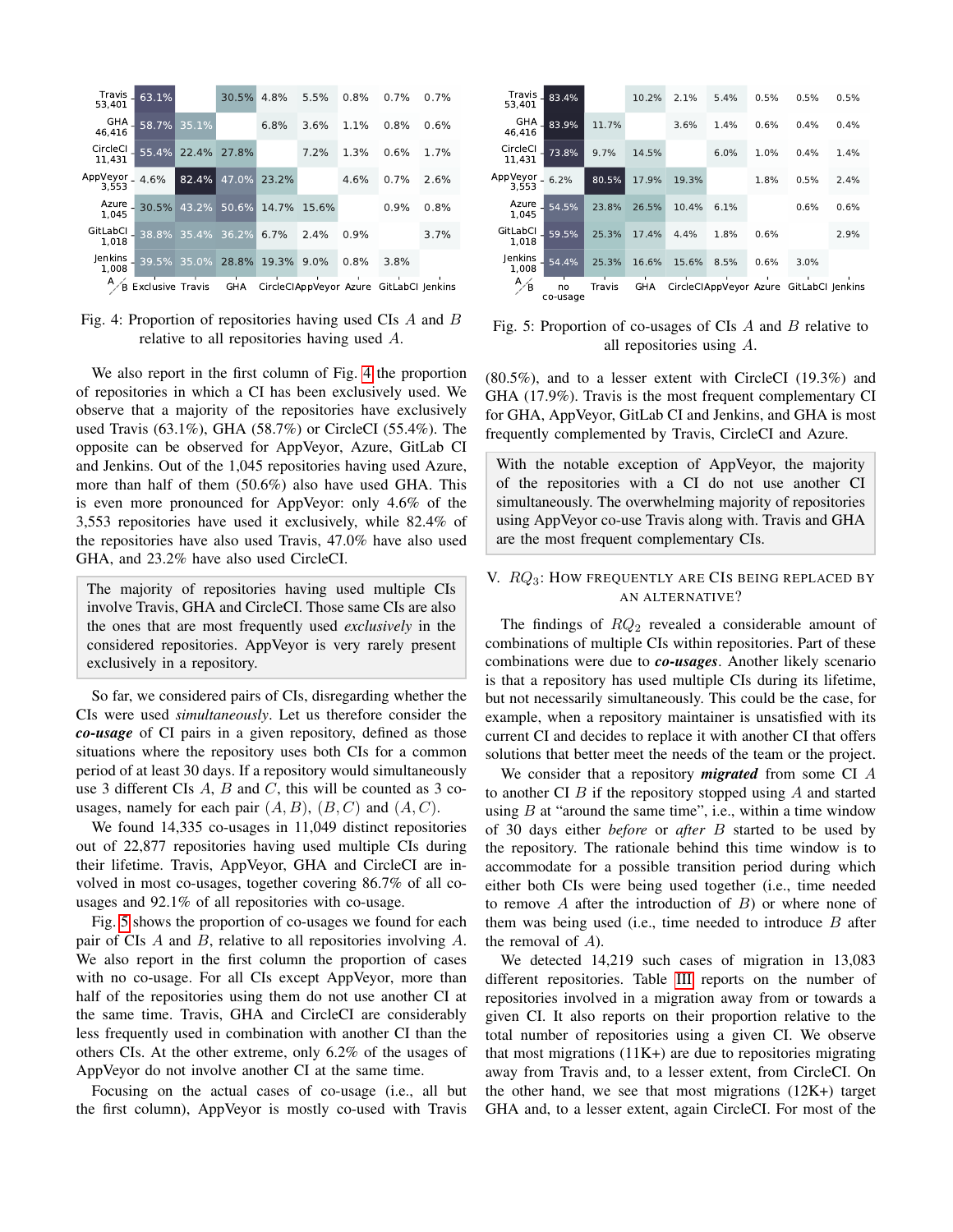<span id="page-5-2"></span>

Fig. 6: Proportion of migrations from CI  $A$  to CI  $B$ , relative to the total number of migrations away from A.

CIs, we observe there are more migrations away from them than migrations towards them, with the notable exceptions of GHA that attracted far more repositories, and of CircleCI and Azure, both having roughly the same number of repositories that migrated from and to them. Looking at the proportions of repositories relative to the total number of repositories using a given CI, we see that around one out of five repositories using Travis, AppVeyor, Azure or GitLab CI migrated to another CI. On the other hand, only 29 out of the 46,416 repositories using GHA migrated away from it. The last column reveals that migrations explain more than one out of four repositories using GHA or Azure. In contrast, less than 1% of the repositories using Travis or AppVeyor are due to a migration.

Most migrations are from Travis and towards GHA. The number of repositories migrating away from CircleCI and Azure is balanced with the number of repositories migrating towards them. Migrations towards GHA and Azure account for one fourth of the repositories using them.

Going into the details of these migrations between CIs, Fig. [6](#page-5-2) shows the proportion of migrations from CI  $\dot{A}$  to CI  $\dot{B}$ relative to the total number of migrations away from  $A$ . This allows to see the distributions of the target CIs for migrations originating from A. We observe that GHA proportionally represents the vast majority of the targets of a migration, regardless of the considered source CI. GHA attracted up to 96.8% of all migrations away from Azure. The only notable exception is Jenkins: even if GHA still accounts for 41.0% of the migrations from Jenkins, more than half of the migrations are towards Travis and CircleCI. Travis is also the second most

<span id="page-5-1"></span>TABLE III: Number of repositories that migrated away from and towards a CI, and their relative proportion.

|                 |        |        | migrated away from | migrated towards |       |
|-----------------|--------|--------|--------------------|------------------|-------|
| CI              | repo.  | #      | %                  | #                | $\%$  |
| Travis          | 53,401 | 11,591 | 21.7%              | 218              | 0.4%  |
| <b>GHA</b>      | 46.416 | 29     | 0.06%              | 12.269           | 26.4% |
| <b>CircleCI</b> | 11.431 | 1,382  | 12.1%              | 1,323            | 11.6% |
| AppVeyor        | 3,553  | 698    | 19.6%              | 30               | 0.8%  |
| Azure           | 1.045  | 222    | 21.2%              | 282              | 27.0% |
| GitLab CI       | 1,018  | 192    | 18.7%              | 53               | 5.2%  |
| <b>Jenkins</b>  | 1,008  | 105    | 10.4%              | 44               | 4.4%  |

<span id="page-5-3"></span>

| Travis-    |               | 82.3%                     | 93.0%             | 90.0%          | 57.8%             | 73.6%          | 84.1%         |
|------------|---------------|---------------------------|-------------------|----------------|-------------------|----------------|---------------|
| GHA-       | 5.0%          |                           | 1.1%              | 0.0%           | 0.0%              | 5.7%           | 2.3%          |
| CircleCl-  | 54.6%         | 9.9%                      |                   | 6.7%           | 10.6%             | 13.2%          | 11.4%         |
| AppVeyor - | 5.0%          | 4.6%                      | 2.9%              |                | 30.1%             | 0.0%           | $0.0\%$       |
| Azure -    | 1.4%          | 1.8%                      | 0.3%              | 0.0%           |                   | $0.0\%$        | $0.0\%$       |
| GitLabCl-  | 19.7%         | 1.1%                      | 0.8%              | 3.3%           | 0.7%              |                | 2.3%          |
| lenkins -  | 14.2%         | 0.4%                      | 1.9%              | 0.0%           | 0.7%              | 7.5%           |               |
| А<br>B     | Travis<br>218 | ٠<br><b>GHA</b><br>12.269 | CircleCl<br>1.323 | AppVeyor<br>30 | ٠<br>Azure<br>282 | GitLabCl<br>53 | lenkins<br>44 |

Fig. 7: Proportion of migrations from CI A to CI B, relative to the total number of migrations towards B.

frequent target for migrations originating from CircleCI and GitLab CI.

GHA attracted most of the migrations, regardless of the source CI. Travis is the second most frequent target for migrations from CircleCI, GitLab CI and Jenkins.

Fig. [6](#page-5-2) provided insights about the *target* of CI migrations. To provide insights about the *source* of CI migrations, Fig. [7](#page-5-3) reports on the proportion of migrations from CI  $A$  to CI  $B$ , this time relative to the total number of migrations towards  $B$ . We observe that Travis provided the overwhelming majority of the repositories that migrated to another CI, regardless of the target CI. It represents up to 93.0% of all migrations towards CircleCI, accounting for 1,230 migrations. On the other hand, even if CircleCI accounts for more than half of the migrations towards Travis, this corresponds to 119 migrations only. CircleCI is also the secondmost frequent source of migrations for all CIs, except for Azure whose secondmost frequent source of migrations is AppVeyor. Nearly one third of all migrations towards Azure originate from AppVeyor.

Travis provided the vast majority of the repositories that migrated, regardless of the target CI. CircleCI is the second most frequent source of migrations towards Travis, GHA, AppVeyor, GitLab CI and Jenkins.

# <span id="page-5-0"></span>VI.  $RQ_4$ : How has the CI Landscape changed since GHA WAS INTRODUCED?

 $RQ_1$  revealed that, since the public release of GHA in November 2019, its market share has been increasing very fast, becoming the dominating CI in less than 18 months time! GHA hence seems to have played a major role in how the CI landscape had changed, with many repositories co-using GHA with some other CI  $(RQ_2)$ , or even migrating towards GHA  $(RQ<sub>3</sub>)$ . The increase in popularity of GHA seems to have had a diminishing effect on the share of repositories using Travis and other CIs. RQ<sup>4</sup> therefore aims to scrutinise to which extent GHA has altered the CI landscape.

To study the effect of the introduction of GHA on the usage of other CIs, we use the statistical technique of (linear) Regression Discontinuity Design (RDD) [\[8\]](#page-10-7), [\[9\]](#page-10-8). This technique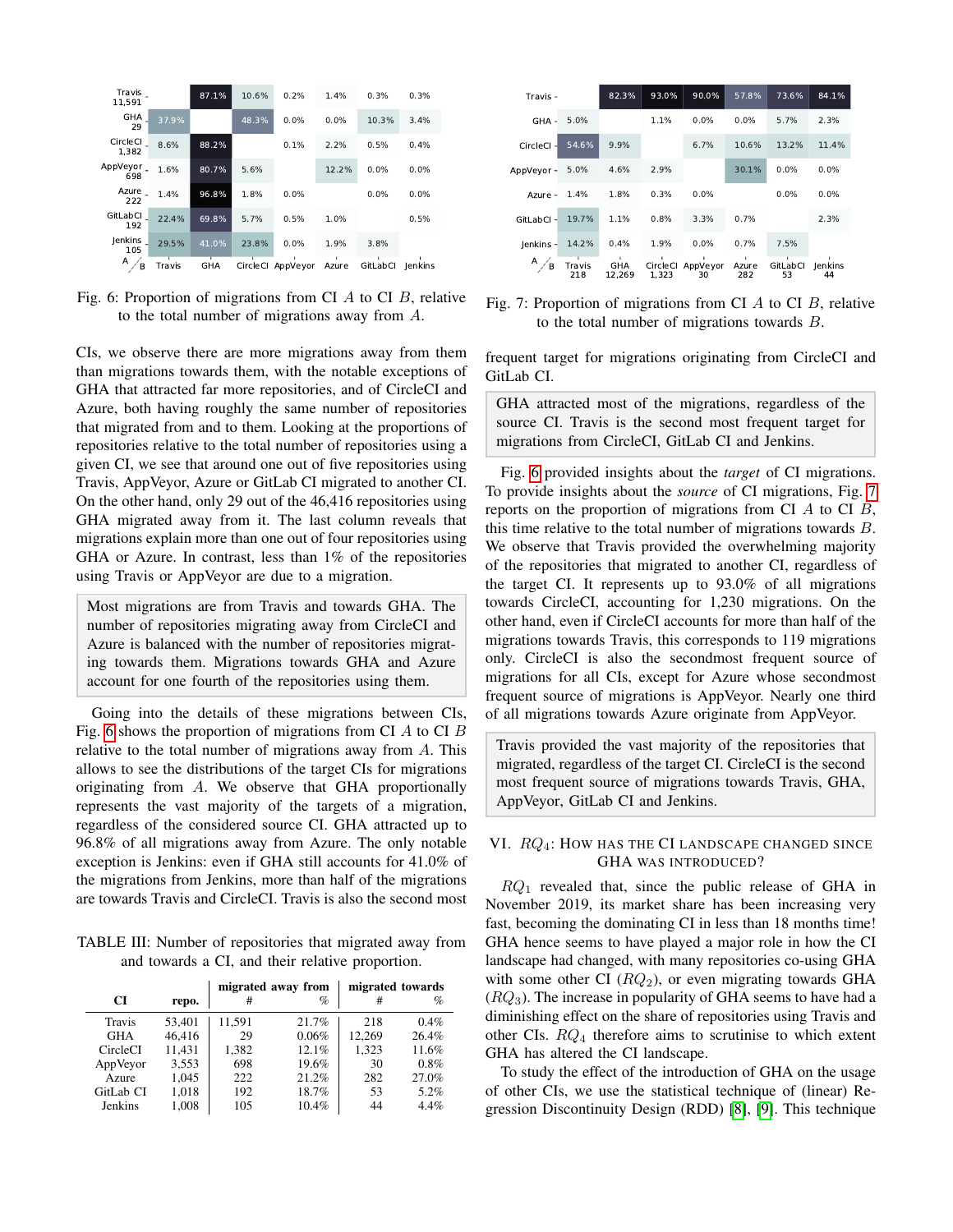allows to model the effect of a particular important event by comparing the situation during a given time window before and after the event. In our case, we intend to use RDD to model the effect of the introduction of GHA on CI usage of repositories before and after this event. We consider August 8, 2019 as the event date since it corresponds to the day at which GHA announced the availability of a CI/CD service. RDD assumes that one would be able to observe a discontinuity in the data if the event affects the outcome (here, CI usage). Such a discontinuity would reveal itself as a perceptible difference in the intercept and/or slope of the (linear) regression model before and after the event. The RDD model is formulated as:

 $y_i = \alpha + \beta \times \text{time}_i + \gamma \times \text{event}_i + \sigma \times \text{time}$  after<sub>i</sub> +  $\epsilon_i$ where  $i$  corresponds to an observation related to a given CI before and after the event. In order to incorporate the passage of time into the model, three parameters are used:  $time_i$ , *event<sub>i</sub>* and *time\_after<sub>i</sub>*. The *time* parameter is the number of months that have passed from the beginning of the observation window. We use two observation windows of 12 months each, respectively until 1 month before and starting from 1 month after the event. We purposefully ignore what happened between 30 days before and 30 days after the event to account for possible instabilities close to the event date. The binary *event* parameter specifies whether an observation is measured before (event  $= 0$ ) or after the event (event  $= 1$ ). The *time after* parameter indicates elapsed time (expressed in number of months in our case) since the event and it is set to 0 before the event.  $\epsilon_i$  is the residual error. The two resulting linear regression lines have a slope of  $\beta$  before the event, and  $\beta + \gamma$  after it. The difference between the two regression values of  $y_i$  indicates the size of the effect of the event. The accuracy of the RDD model is estimated using  $R^2$ , a common method for assessing the goodness of fit of a regression model. We implemented the RDD model based on the ordinary least square method using the statsmodels library in Python.

Given our aim to determine the effect of the public release of GHA on the usage of other CIs, we computed for each CI the monthly variation of CI usage, measured as the number of repositories adopting the CI minus the number of repositories discontinuing the CI. We fit 7 different RDD models: one for assessing the global effect of the event on the CI landscape, and one for the individual effect on each of the 6 most popular CIs (excluding GHA itself). The results are reported in Table [IV.](#page-7-0) We provide the  $R^2$  goodness of fit of each model, the coefficients of each model parameter, and the statistical significance of the coefficients in terms of their  $p$ -value. We consider three levels of significance, reflecting the strength of the effect induced by the event:  $p < 0.001$  for strongly significant (\*\*\*),  $p < 0.01$  for highly significant (\*\*), and  $p < 0.05$  for moderately significant  $(*)$ .

Only 4 out of the 7 computed RDD models provide a sufficiently high goodness of fit: CI landscape, Travis, Azure and CircleCI (in decreasing order of goodness of fit, with  $R^2$ ranging from 0.94 to 0.57). We will therefore only discuss these 4 models in more detail. Only for Travis ( $p < 0.001$ ), Azure ( $p < 0.001$ ) and CircleCI ( $p < 0.01$ ) we observe a

<span id="page-6-1"></span>

Fig. 8: RDD analysis on the monthly variation of repositories making use of each CI (= adoptions discontinuations) before and after introduction of GHA.

statistically significant effect of the event. The coefficients of *time* and *time after* are significant for CircleCI and Azure. These coefficients indicate that the introduction of GHA had a significant impact on Travis, Azure and CircleCI usage.

To observe the effects of the introduction of GHA, Fig. [8](#page-6-1) provides a visualisation of the RDD models for Travis, CircleCI and Azure. The figure confirms the observations of the statistical analysis, revealing a decline in the monthly variation of CI usage for each of them. We also observe a change in the direction of the slope (from positive to negative), suggesting that after the event the growth rate of CI usage decreases. Still, for Travis and CircleCI, the number of adoptions remains higher than the number of discontinuations. For Azure, however, the monthly CI usage variation start to become negative after the event, implying that more repositories discontinue Azure compared to those repositories adopting it.

The introduction of GHA aligns with a decreasing growth rate of CI usage for Travis, CircleCI and Azure.

#### VII. DISCUSSION

#### <span id="page-6-0"></span>*The rise of GitHub Actions*

Perhaps the most surprising result of our empirical analysis is that GHA has become so popular so quickly. In less than 18 months time, GHA has changed the CI landscape completely, becoming the dominating CI at the expense of Travis that had been dominating the landscape for more than nine years. A deeper quantitative and qualitative analysis might uncover the reason for the popularity of GHA, but we can already emit a number of reasons and hypotheses that deserve further study:

• GHA is fully integrated with GitHub, obviating the need to resort to external CI services;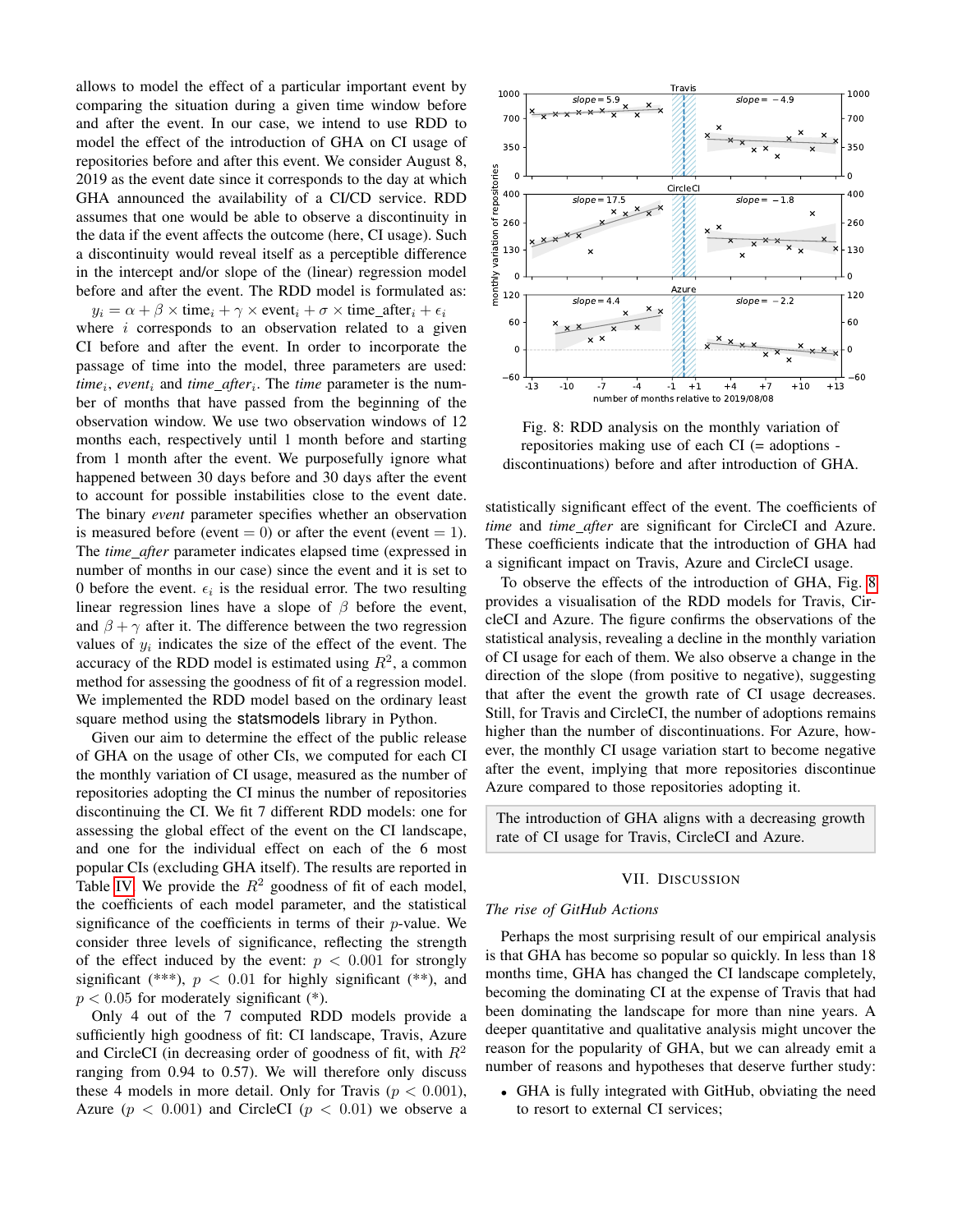|               |                    |                 | <u>19 i'l ito o' mimijono of the filohumij 'minuton' of the monge; oefore mite there film otherwich of</u> |                         |                |
|---------------|--------------------|-----------------|------------------------------------------------------------------------------------------------------------|-------------------------|----------------|
| CI            | event (error)      | time (error)    | <b>time after</b> (error)                                                                                  | <b>constant</b> (error) | $\mathbb{R}^2$ |
| CIs landscape | 146.0 (172.4)      | 25.8 (17.6)     | $132.1***$ (24.8)                                                                                          | $943.8***$ (129.3)      | 0.94           |
| Travis        | $-357.1***$ (64.5) | 5.9(6.6)        | $-10.8(9.3)$                                                                                               | $741.0***$ (48.4)       | 0.86           |
| CircleCI      | $-148.8**$ (41.4)  | $17.5***$ (4.2) | $-19.3**$ (6.0)                                                                                            | $128.5***(31.1)$        | 0.57           |
| AppVeyor      | $-16.5(20.1)$      | $-1.4(2.1)$     | $-0.1(2.9)$                                                                                                | 24.2(15.1)              | 0.38           |
| Azure         | $-57.8***$ (13.6)  | 4.4* $(1.8)$    | $-6.6**$ (2.2)                                                                                             | 22.2(14.1)              | 0.79           |
| GitLab CI     | $-0.7(4.6)$        | $-0.4(0.5)$     | $-0.4(0.7)$                                                                                                | $23.1***(3.5)$          | 0.46           |
| Jenkins       | 17.6(10.8)         | $-2.2(1.1)$     | 2.4(1.6)                                                                                                   | $22.6*(8.1)$            | 0.22           |

<span id="page-7-0"></span>TABLE IV: RDD analysis of the monthly variation of CI usage, before and after official introduction of GHA.

- GHA is trendy, very easy to set up and use, and directly accessible to any GitHub repository through the Actions tab;
- GitHub comes with a large marketplace, allowing repository maintainers to select the Actions they need, and allowing Action developers to easily adapt existing Actions, or create new ones based on predefined templates;
- GHA provides a generic mechanism for automating anything in the GitHub development workflow, making it more general than "just" a CI/CD service. GHA is rather feature-complete, allowing to automate not only commitrelated activities but also activities related to comments, issues, pull requests and many more.

A parallel line of future work, similar in spirit to the work of Zampetti et al. [\[10\]](#page-10-9) on Travis pipelines, would consist of a fine-grained analysis of how GitHub Actions and their usage evolve over time. In the same line, we could study the effort needed to adopt or migrate to a given CI, how easy it is to modify a given CI usage, and so on. Such analysis would require analysing the commits touching the CI-related files, the number of involved contributors, etc.

## *The fall of Travis*

During most of the observation period of our analysis, Travis was dominating the CI landscape, used by more than four out of five repositories up to January 2019. Since November 2020, nearly two years after the introduction of GHA, however, we observed an unexpected and sudden decrease in the number of usages of Travis (see Fig. [2\)](#page-2-2). This important change trend coincides with the decision of Travis, on November 2nd [2](#page-7-1)020, to alter its free plan for public repositories<sup>2</sup> coinciding with a sudden increase in discontinuations of Travis combined with a progressive decrease of adoptions of Travis (cf. Fig. [3\)](#page-3-0).

According to the announcement, the change in pricing structure has been decided in order to get shorter build times and greater flexibility. However, at the same time, Travis decided to impose some restrictions on the free plan. First, they dropped support for MacOS builds. Second, they limited the overall number of concurrent builds across *all* opensource projects to around 560 jobs, with the consequence of much longer build delays, especially during the day. Lastly, they imposed a limit of 1,000 minutes of (cumulated) build execution time for all Linux and Windows builds, even for

<span id="page-7-3"></span>

Fig. 9: Monthly number of repositories adopting Travis, discontinuing Travis and migrating from Travis to GHA.

open-source projects. Even if the quota can be refurbished on demand, these changes to the free plan have sparked numerous complaints from maintainers of open-source projects.<sup>[3](#page-7-2)</sup>

We investigated whether Travis' decision resulted in a large number of repositories migrating away from Travis to a competing CI. Fig. [9](#page-7-3) shows the monthly number of repositories adopting and discontinuing Travis (as seen in Fig. [3\)](#page-3-0), as well as the number of repositories that migrated from Travis to GHA. This figure shows that Travis' change in free plan drove many repositories to discontinue Travis and that most of them migrated to GHA, much more than when GHA was introduced. For instance, we found that 3,793 repositories migrated away from Travis to GHA within the 3 months following Travis' change in free plan, accounting for more than one third (37.5%) of all migrations from Travis to GHA since its introduction 15 months before. For comparison, only 1,115 repositories migrated during the 3 months preceding the change (11% of all migrations).

One should nevertheless note that, despite the many migrations and discontinuations from Travis, it continues to be one of the most popular CI services, remaining the secondmost used CI for GitHub repositories of npm packages.

# *Co-usage of multiple CIs*

In  $RQ_2$  we observed that around 12% of all repositories use multiple CIs simultaneously. This is surprising since one might intuitively expect all CIs to provide similar services.In order to understand the reasons behind the use of multiple CIs, we contacted the maintainers of some of the repositories in our dataset that were found to co-use CIs. Based on the answers

<sup>\*\*\*</sup> p < 0.001, \*\* p < 0.01, \* p < 0.05

<span id="page-7-1"></span><sup>2</sup><https://blog.travis-ci.com/2020-11-02-travis-ci-new-billing>

<span id="page-7-2"></span><sup>3</sup><https://pastebin.com/2Y7LY0EN> compiles some supporting references.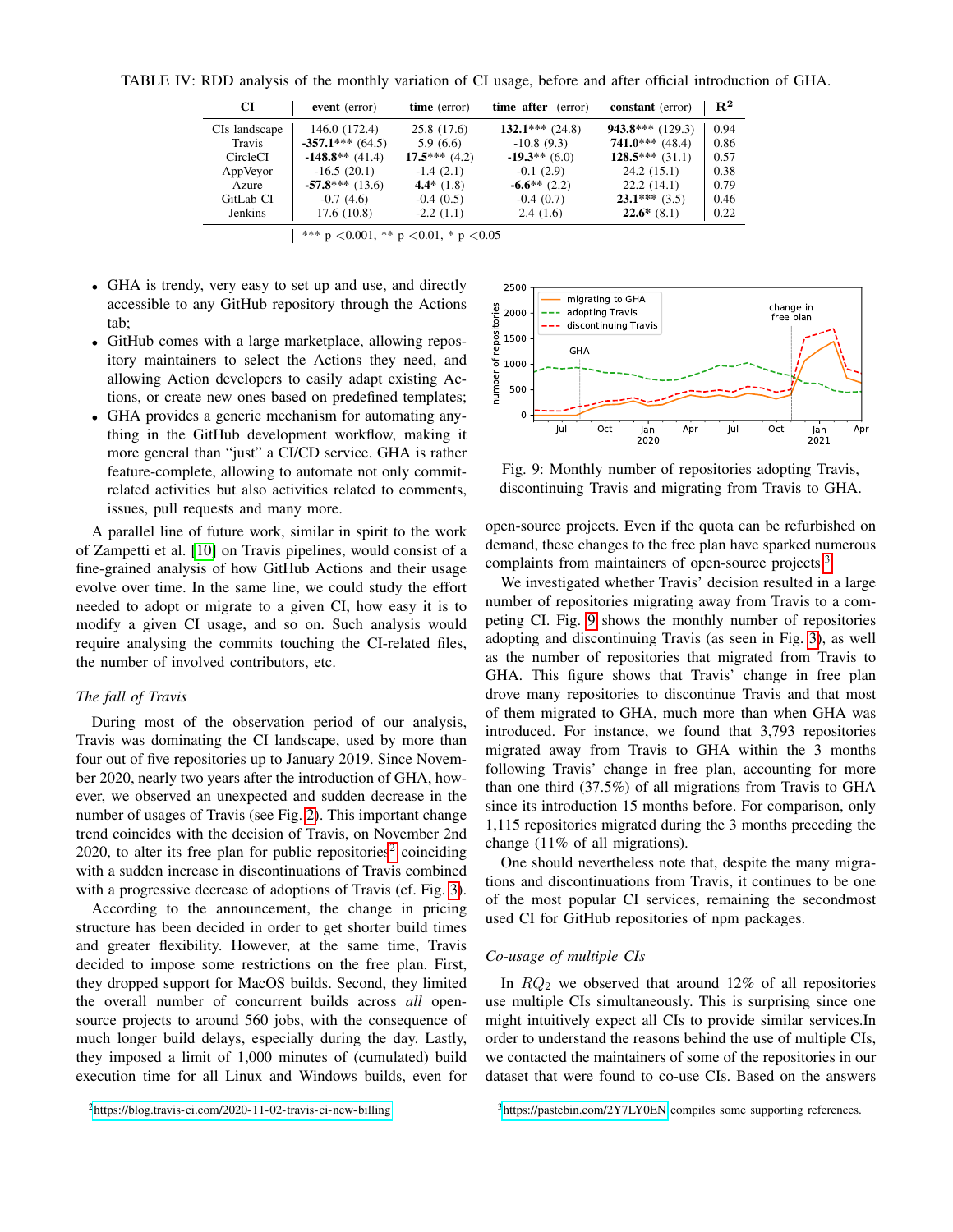they provided, we identified several reasons why a repository might rely on multiple CIs at the same time.

Firstly, most CIs have limitations in the number of jobs that can be run in parallel, which can significantly increase the time needed for builds. Using multiple CIs allows to benefit from a kind of load balancing at the level of the builds. One maintainer reported: "*runtime balancing at the DNS level is not enough for me. I need that also at build time.*"

Job execution by multiple CIs was mentioned by a maintainer as a more fault tolerant approach: "*my git repo is built and tested against at least 3 remotes. I occasionally see any one of them down once in a few months or so. But more importantly, my own pipeline sometimes has specific parts failing on one or more of those providers. One ultimately always passes so that my nightly build is always safe and done*".

Another reason to use multiple CIs relates to the set of supported operating systems. Although most CIs support today's main operating systems, this has not always been the case. For example, AppVeyor was the only major CI offering Windows builds up to 2018. At the same time, AppVeyor was known to have strong limitations in its free plan, such as no concurrent jobs or long build queues.<sup>[4](#page-8-2)</sup> Therefore, repositories wishing to benefit from Windows support *and* fast builds for Linux had no choice but to combine AppVeyor with another CI. This may explain why we found, for an overwhelming majority of AppVeyor usages, repositories co-using Travis at the same time. Interestingly, the decline of AppVeyor observed in  $RQ_1$ coincides with the availability of Windows builds in competing CIs. Indeed, Travis started to support Windows builds in October 2018,<sup>[5](#page-8-3)</sup> shortly after Azure. For comparison, support for Windows was added in August 2019 for CircleCI and in January 2020 for GitLab, and was already available in GHA since its release in November 2019.

As a follow-up research, we aim to complement our quantitative analysis by more qualitative insights (e.g., by conducting developer surveys) in order to better understand the reasons that drove developers to use multiple CIs simultaneously and the implications of doing so, to identify the reasons and the benefits of migrating from a given CI to another one. With such additional insight, we plan to create recommendation models to suggest repository maintainers when to complement a given CI and by which one, as well as when and how to migrate to another CI and which one.

## VIII. THREATS TO VALIDITY

<span id="page-8-0"></span>Using the framework of Wohlin et al. [\[11\]](#page-10-10), we discuss the threats that may affect the validity of our findings.

*Construct validity:* As any empirical study focusing on GitHub project histories, the validity of our findings is subject to the intrinsic limitations of mining git [\[6\]](#page-10-5) and GitHub [\[4\]](#page-10-3). Another important threat concerns the accuracy of our dataset. We detected CI usage in GitHub repositories on the basis of the presence of specific CI-related files. This is an underestimation, since it precluded us from detecting CIs that are selfhosted using a locally configured service, that are configured through their web interface (e.g., AppVeyor, Jenkins, Amplify or Buddy), or that do not impose a specific file path for their configuration files (e.g., Buildkite). This well-known problem has been reported by others as well [\[12\]](#page-10-11) and it explains why the use of Jenkins is underrepresented in our dataset. In fact, we have only been able to detect usages of Jenkins since the introduction of its pipeline-as-code feature in April 2016.

To some extent, our dataset is also subject to overestimation, since the presence of CI-related files does not necessarily imply that the CI is actually being used and triggers any build. It is also likely that we overestimated the use of GHA as a CI. We assumed that any use of GHA relates to continuous integration, while it can serve different purposes such as welcoming users, closing issues, etc. However, this is unlikely to affect our findings, since the vast majority of the available Actions on the GitHub marketplace relate to continuous integration, and since our manual inspection of several repositories did not reveal any case where GHA is used exclusively for tasks unrelated to continuous integration.

*Conclusion validity:* Since our conclusions are mostly based on quantitative observations, they are unlikely to be affected by such threats.

*Internal validity:* We set a threshold of 30 days to detect CI usages in repositories to reduce the possible noise introduced by short-lived tests or attempts to integrate a CI. We used the same threshold to distinguish between co-usages and migrations, notably to accommodate for a transition period during migrations. We manually checked how variations in this threshold would affect the reported findings. Despite some expected small variations on the observations we made, the findings remain the same.

*External validity:* Our findings do not necessarily generalise beyond the considered dataset of GitHub repositories for active npm packages. The results may differ for software repositories belonging to other package distributions; for arbitrary GitHub projects; for software repositories using other online coding platforms (e.g., GitLab); and for other versioning systems. Replications of our analysis beyond the current dataset would be needed to check whether the observed findings generalise in a wider context.

#### IX. RELATED WORK

<span id="page-8-1"></span>To the best of our knowledge, Kinsman et al. [\[13\]](#page-10-12) are the only researchers having empirically studied GHA. Their analysis focused on the adoption of GHA by GitHub repositories. Less than 1% of the considered active repositories were found to adopt GHA, and only 926 projects in their dataset had adopted it for at least 6 months. Our own analysis, based on more recent data, shows a quite different story, with a dramatic increase in popularity of GHA in 2020 and 2021. The research questions targeted by our analysis are complementary, since they focused on a coarse-grained analysis to compare GHA against other CIs, whereas [\[13\]](#page-10-12) carried out a fine-grained

<span id="page-8-2"></span><sup>4</sup><https://pastebin.com/RAH0wFQ5> compiles some supporting references.

<span id="page-8-3"></span><sup>5</sup><https://blog.travis-ci.com/2018-10-11-windows-early-release>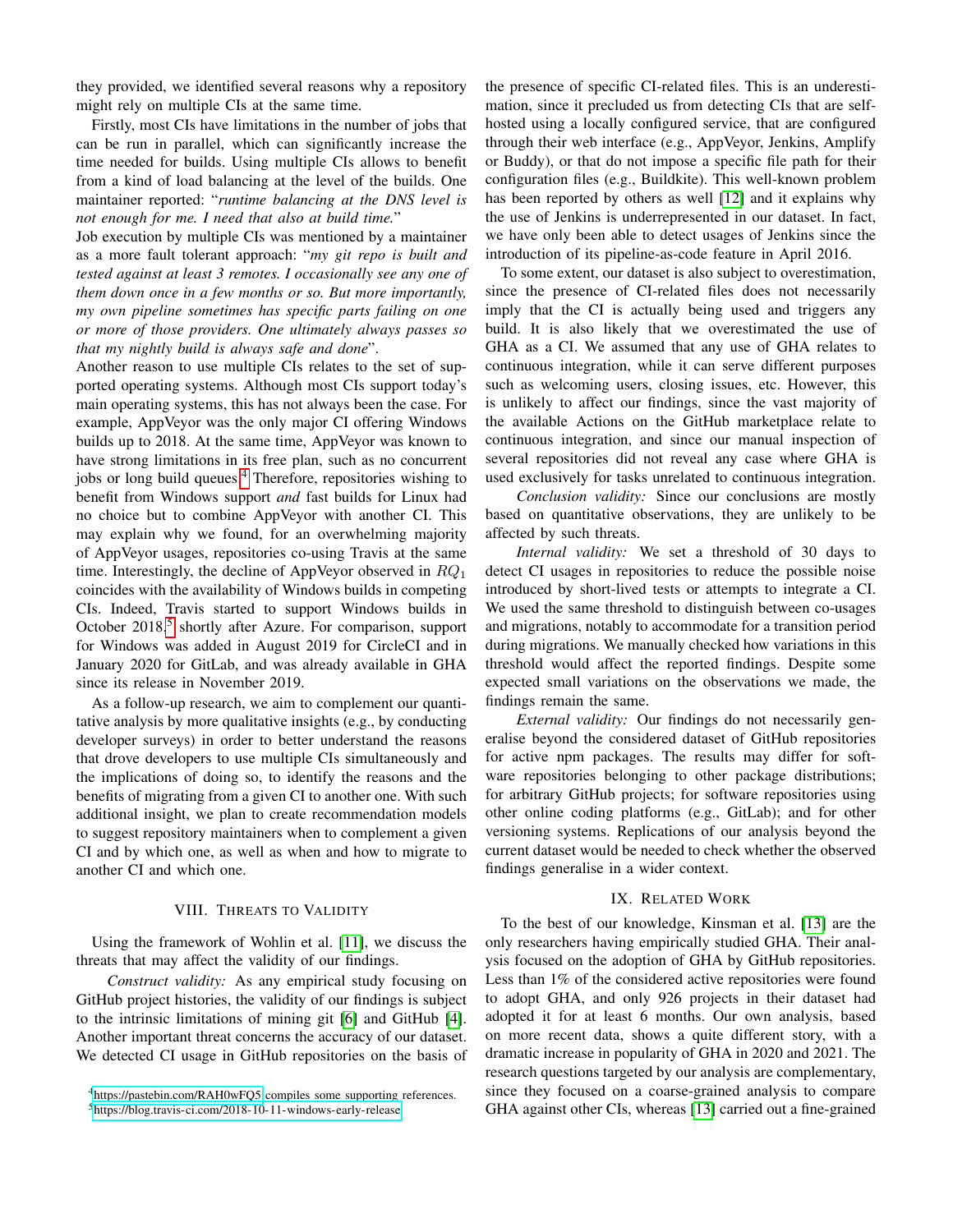analysis to categorise the types of actions being used and discussed, as well as their impact on pull requests.

Given its popularity, the use of Travis in GitHub projects has been a prolific empirical research topic [\[10\]](#page-10-9), [\[12\]](#page-10-11), [\[14\]](#page-10-13)–[\[18\]](#page-10-14). For example, Vasilescu et al. [\[12\]](#page-10-11) empirically studied Travis usage in 918 out of 1,884 GitHub projects (corresponding to a usage ratio of 48.7%), extracted in November 2014. They observed that projects using Travis have higher productivity in terms of more pull requests processed (accepted, merged and rejected) without an observable decrease in quality (in terms of reported bugs). As another example, Cassee et al. [\[15\]](#page-10-15) studied the impact of Travis on code reviewing practices in 685 GitHub projects. They observed that in projects using Travis, pull requests are having less discussions, suggesting that the same amount of work can be carried out with less need for interdeveloper communication. Beller et al. [\[16\]](#page-10-16) focused on the relation between testing and Travis usage, by analysing failures in 2,640,825 Java and Ruby builds. Zampetti et al. [\[10\]](#page-10-9) conducted a fine-grained analysis of how specific Travis pipelines evolve and get restructured over time. In line with our quantitative observations of the fall of Travis in GitHub projects, Widder et al. [\[19\]](#page-10-17) identified, through a mixed methods study, eight main reasons why projects decided to abandon the use of Travis: long build times, unsupported technologies, CI consistency across projects, lack of tests, infrequent changes, poor user experience, closed source concerns, and troubleshooting build failures. Given that the study was conducted before the official support of CI through GHA, the migration towards GHA was not identified as a main reason.

In their seminal blog [\[20\]](#page-10-18), Fowler and Foemmel introduced 10 core CI practices to increase the speed of software development. Since then, dozens of open source or commercial CI tools and services have been introduced and used. Elaszhary et al. [\[21\]](#page-10-19) studied the benefits and challenges of these 10 core CI practices in three software-producing companies using them. These practices were broadly implemented with quite some variation, calling for further studies to understand these differences and their impact on software quality and process improvement. Specifically focusing on npm package repositories on GitHub, Lamba et al. [\[22\]](#page-10-20) studied the spread of CI and quality assurance tools over time. They found social factors to contribute significantly to the probability of tool adoption, with characteristic differences between early and late adopters. They also observed that repositories tend to stick to a given CI tool once it has been adopted.

Hilton et al. [\[7\]](#page-10-6) carried out a mixed-methods study of CI usage in GitHub projects. They surveyed 442 developers and analysed 35,555 GitHub projects and 1,529,291 builds to gain insights in the costs and benefits associated with CI. They observed that CIs are widely used, with Travis (90.1%) and CircleCI (19.1%) being the most popular by far, and a median adoption rate of one year. They also hypothesised that the CI adoption rate (40.27%) would increase even further. Our more recent analysis did reveal a higher CI adoption rate (53.61% in May 2021) but we did not observe an increase in adoption rate over time. We could confirm that Travis and CircleCI were among the top 3 most popular CIs, but GHA emerged as a newcomer in the CI landscape that has overtaken all other CIs in popularity.

#### X. CONCLUSION

<span id="page-9-0"></span>In this article we reported on an exploratory census of the evolving landscape of CI services used in GitHub repositories for npm. Specific changes in policies and features offered by existing CIs, as well as the introduction of new CIs, has lead to important shifts in CI popularity and usage. To show this, we conducted a longitudinal quantitative analysis of CI co-usage and migration in 91,810 GitHub repositories corresponding to the nine-year development history of npm packages. We focused on the seven most popular CI services covering 99% of all observed usages: Travis, GitHub Actions (GHA), CircleCI, AppVeyor, Azure, GitLab CI and Jenkins.

Noticing that 1 out of 4 repositories has used more than one CI during its lifetime, we analysed the simultaneous usage of multiple CIs. This revealed a frequent co-usage of AppVeyor with other CI services in order to enable builds for the Windows platform. Yet, several limitations of AppVeyor and improvements in competing CIs have lead many repositories to stop using AppVeyor.

Travis and GHA were the predominant CIs, having been used in over 90% of the considered repositories. We found objective evidence for the rise of GHA, becoming the most dominant CI in less than 18 months, taking over the role of Travis that dominated the scene for more than nine years. Using regression discontinuity design we determined that introduction of GHA aligned with a decreasing growth rate in the usage of Travis, CircleCI and Azure. We also found evidence for the fall of Travis due to a combination of multiple factors. The introduction of GHA as a new CI caused many repositories to migrate from Travis to GHA. The decision to change the free plan policy of Travis further increased migrations from Travis to one of its competitors.

Our results are based on empirical observations, providing insights in how the Github CI landscape has been experiencing important changes. If the empirical findings should generalise beyond npm, they provide rich information to OSS practitioners on the most appropriate CI to adopt as well on which CIs to stop using. Maintainers of CI solutions can benefit from it as well, to counter negative effects of implementation choices and policy changes, as well as to cope with the impact of competing services, in order to survive in the rapidly evolving CI landscape. Our research also opens the door for future qualitative analyses in order to answer important research questions such as: What are the reasons why projects migrate between CIs? How easy is it to perform such a migration? What are the consequences of those migrations?

## ACKNOWLEDGMENT

This research is supported by the Fonds de la Recherche Scientifique – FNRS under Grants number O.0157.18F- RG43 (Excellence of Science project SECO-ASSIST) and T.0017.18.